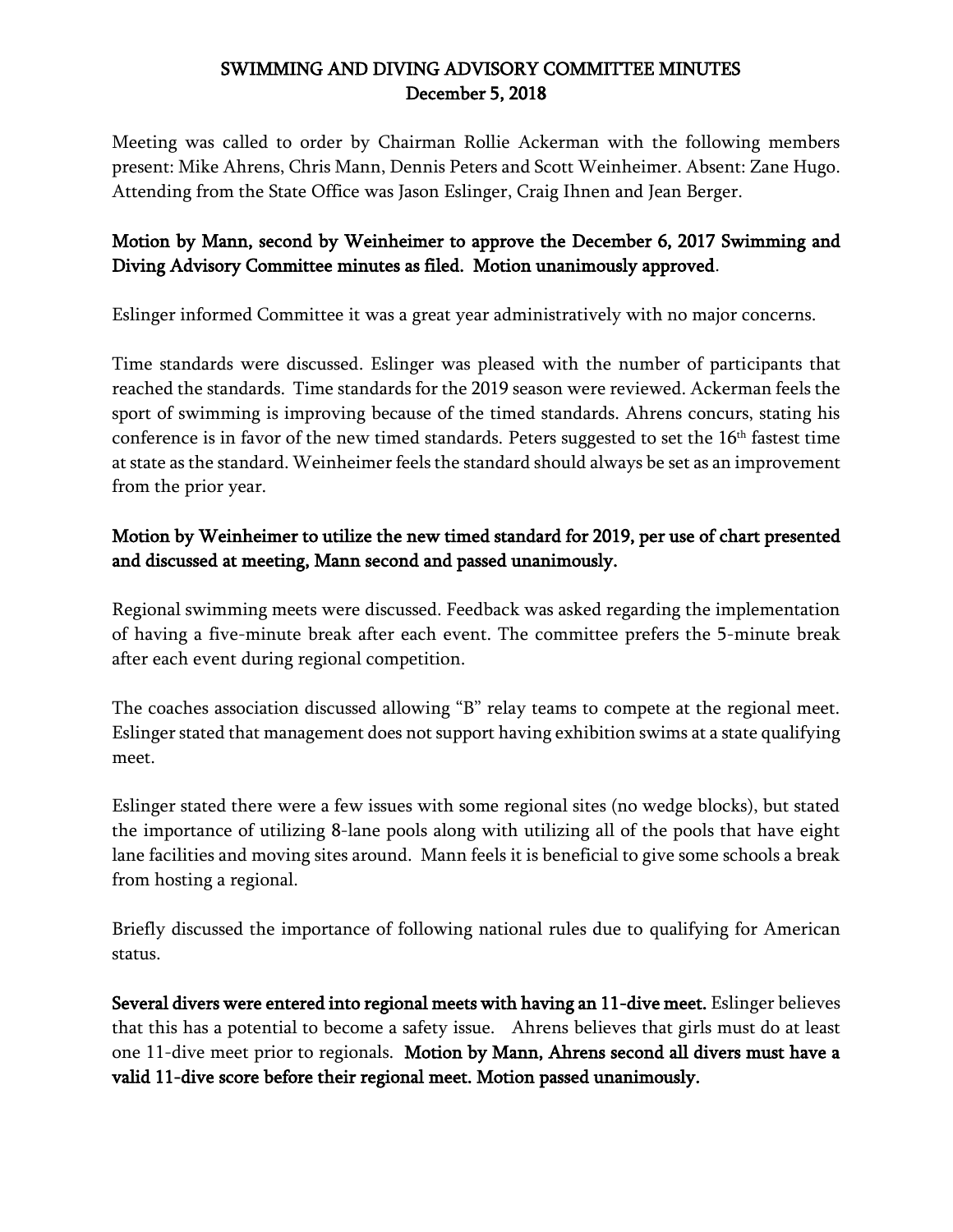Committee discussed having to make cuts diving cuts at the regional diving cuts. Eslinger is following the rule regarding diving protocol in the NFHS rule book. Committee is in complete support of following national rules.

Judging diving was discussed, along with proposals submitted. One proposal discussed was having a qualifying standard based on a degree of difficulty. Committee believes that this could become a safety issue with competitors attempted an 11 dives when they aren't ready to take part in 11 dives. Another proposal centered around having a revolving judging pattern. However, there would be instances where not enough judges from schools would be available at all regional meets.

The State Meet was reviewed. The committee was pleased with the new format at this year's State Meet.

The time schedule was discussed. Eslinger informed Committee having diving on Saturday morning presented problems for the equipment changeover and time constraints. The YMCA/YWCA prefers to change the board only once during the state meet.

Committee discussed the importance of rest time for athletes, and felt strongly preliminaries should commence on Friday night with finals on Saturday.

Committee discussed possible new schedule:

| Friday |                    |            |
|--------|--------------------|------------|
|        | Diving warm-ups    | $9:00$ am  |
|        | Diving competition | $11:00$ am |
|        | Swim warm-ups      | $3:00$ pm  |
|        | Swim competition   | 5:00 pm    |
|        | Saturday           |            |
|        | Swim warm-ups      | $10:00$ am |
|        | Swim competition   | noon       |

Discussed spectator seating. Berger stated there were no seating problems, everyone had a seat with room for more spectators.

Committee expressed concern about spectators lined up outside prior to doors opening. Eslinger informed Committee tents will no longer be allowed outside the venue and informed Committee other restrictions will be in place.

Eslinger and Berger discussed the Ad-Hoc committee and the attempt to tweak schedules in an effort to give schools and students a "dead week" in July. One of the proposals in the schedule change would be to move the start of swimming and also move the regional and state meet up one week. The main conflict of this proposal is that the boys and girls season will overlap by one week. The committee does not like the idea of starting the boys season the same week of the girls state meet week as many of the coaches coach both sports.